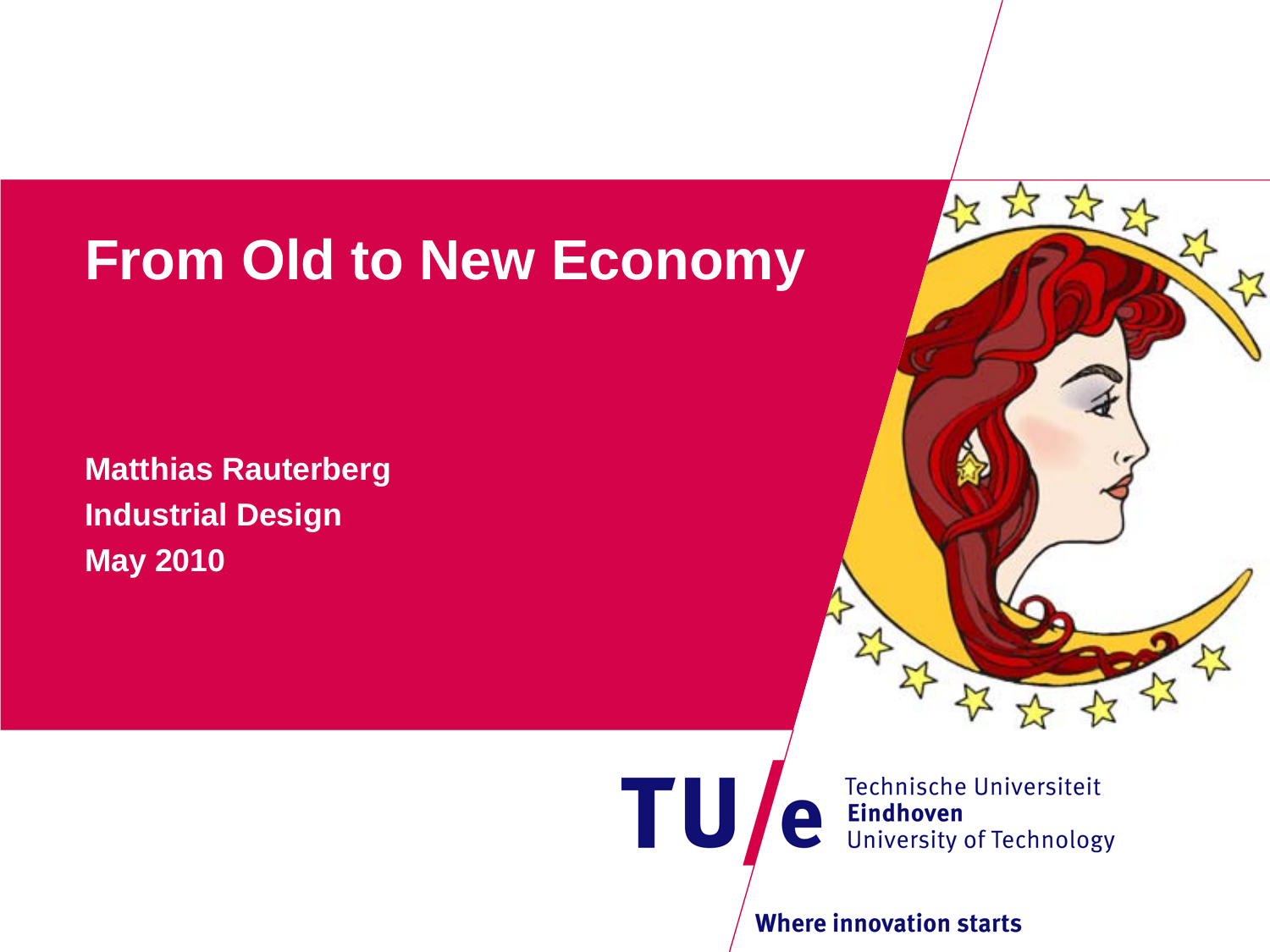#### **Back to the Top-5**

Figuur 1. Nederland haalt de top 5 van de GCI ranking nog niet





Bron: World Economic Forum, Global Competitiveness Index

Innovatieplatform-werkgroep concurrentiekracht, 2010: Nederland 2020-terug in de top-5



**/ Industrial Design 20-5-2010 PAGE 1**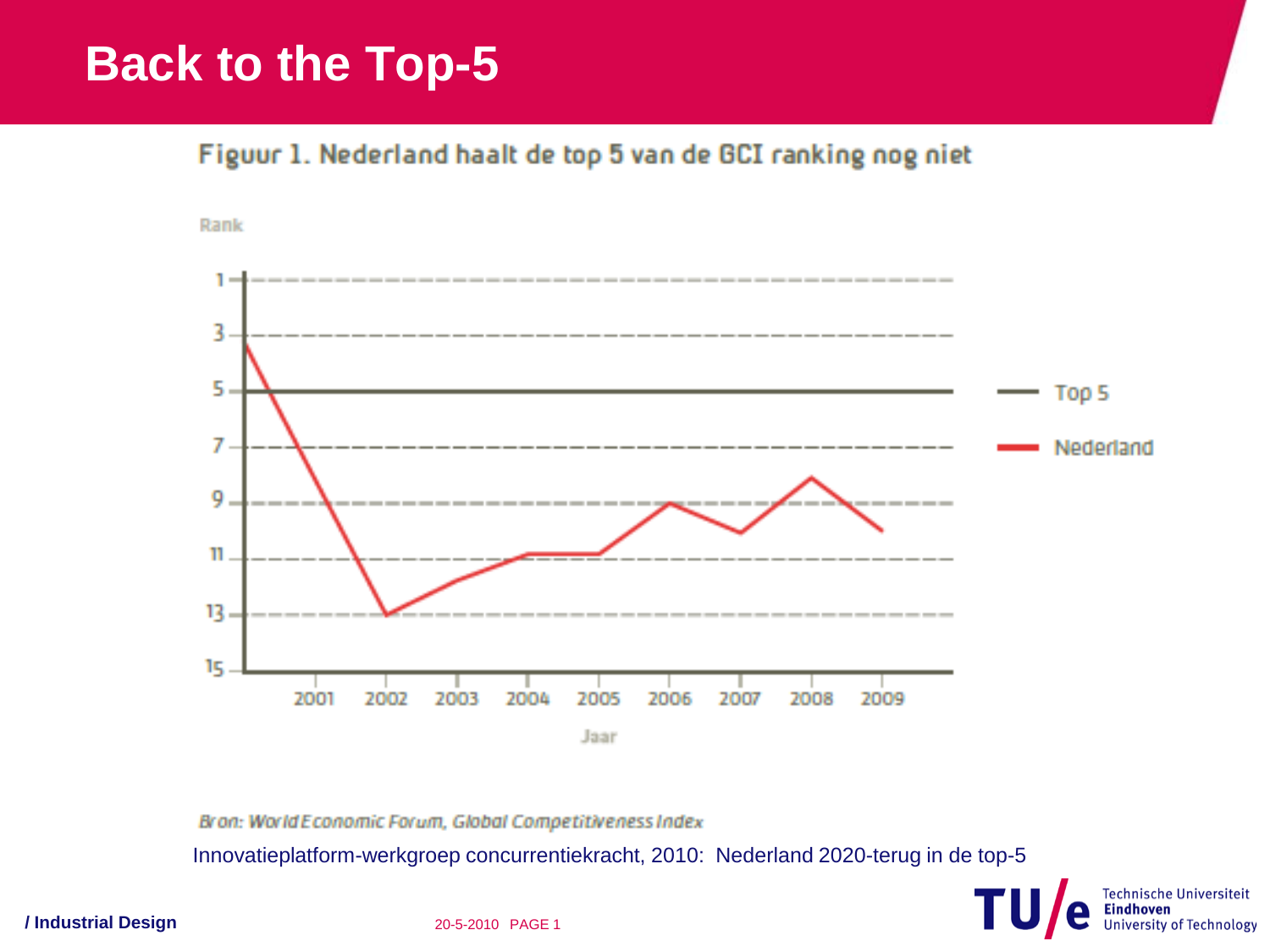#### **The Three Main Ingredients…**





**/ Industrial Design 20-5-2010 PAGE 2**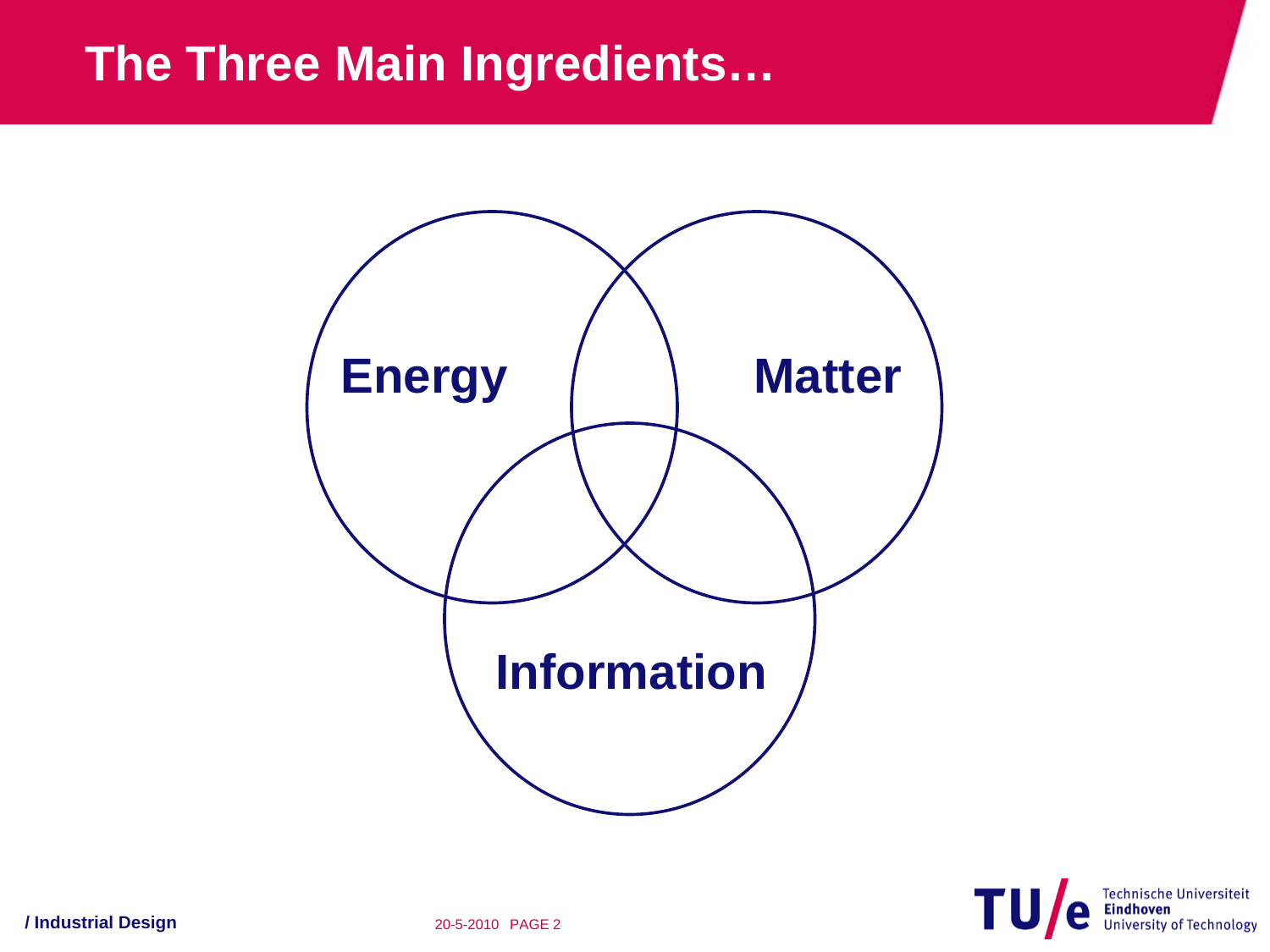#### **Data, Information and Knowledge**



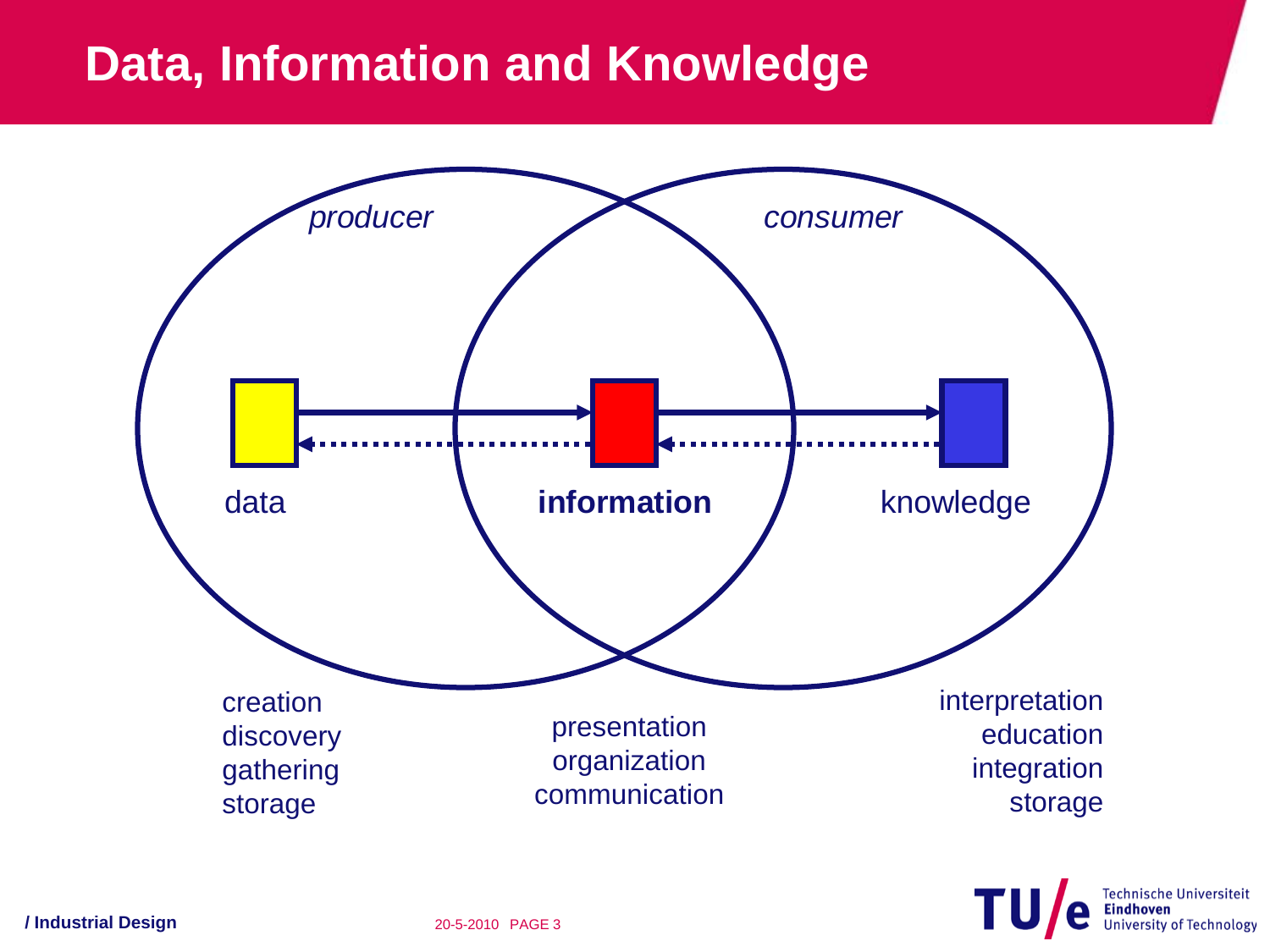



Attention intensity

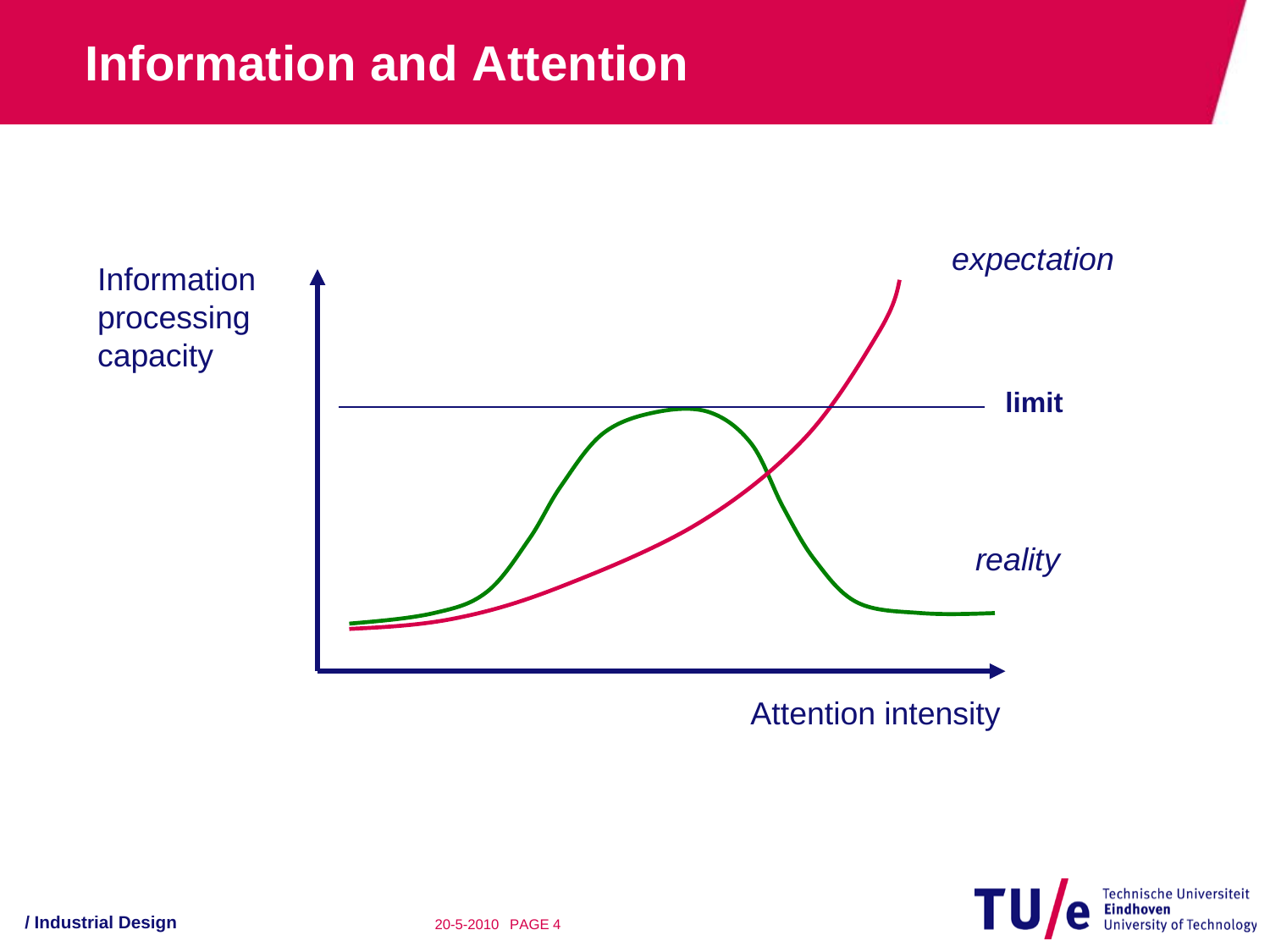#### **From Industrial to Post-industrial Economy**



University of Technology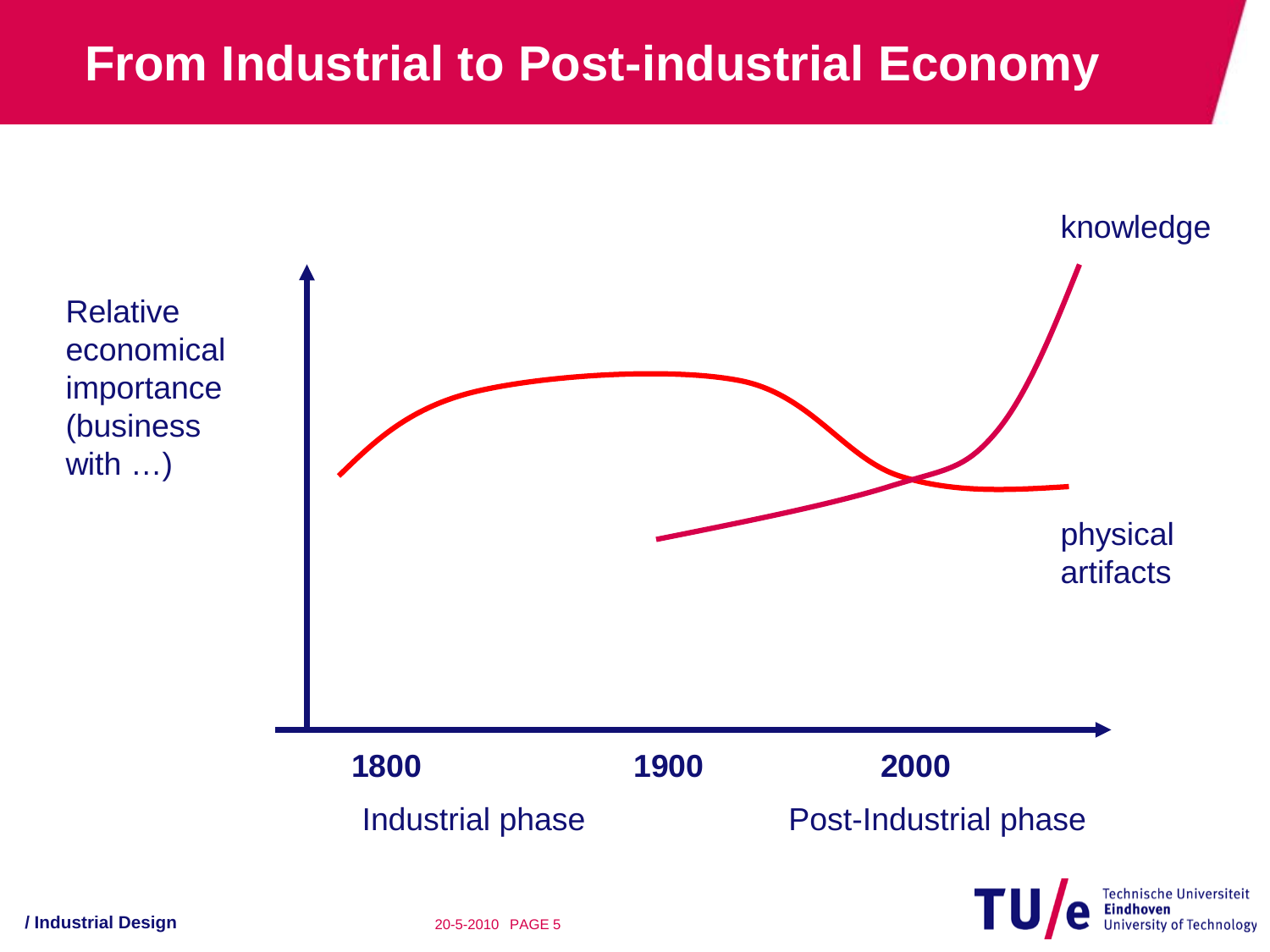#### **Business in the Old Economy...**

Before a deal



After a deal



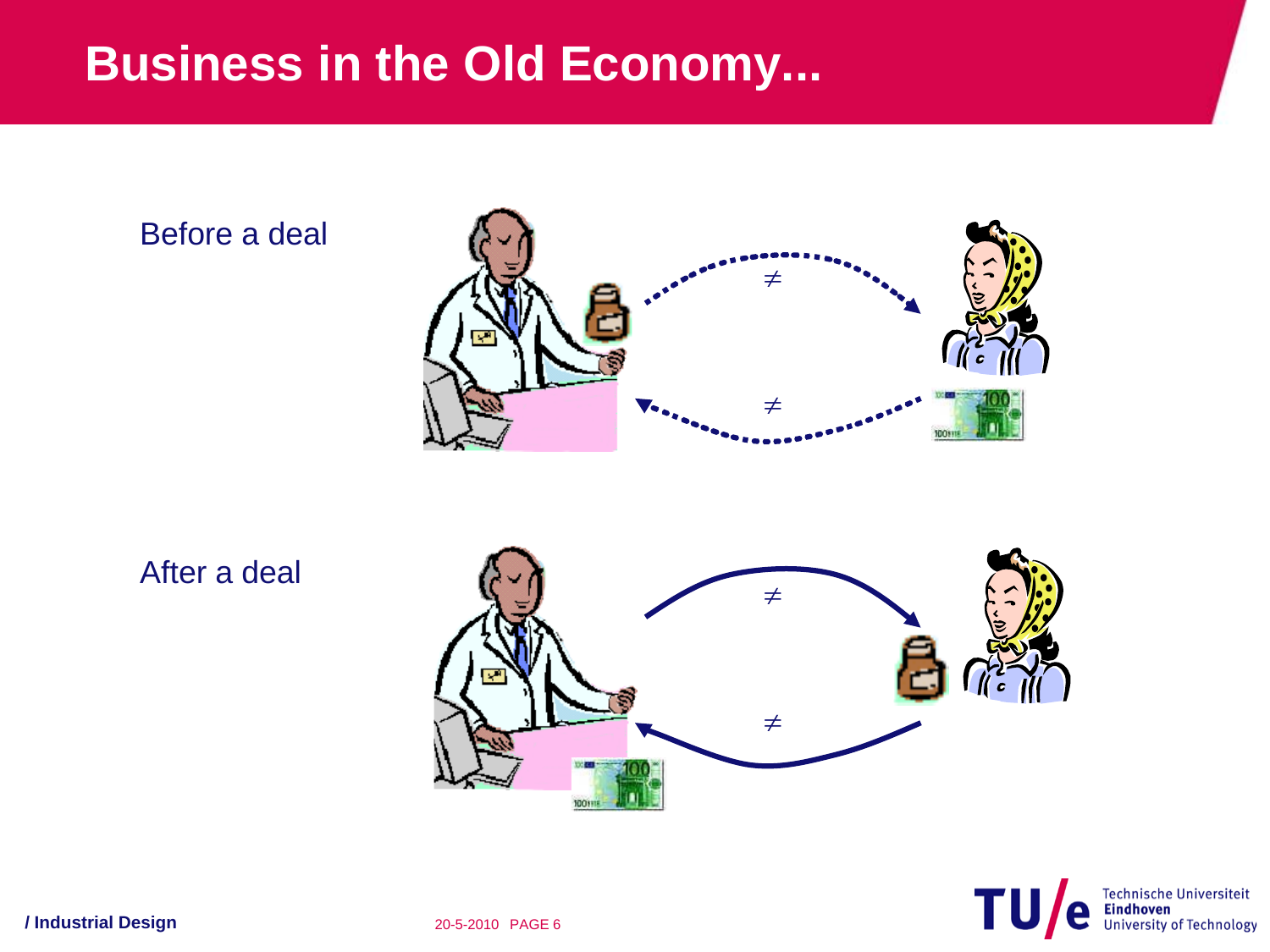#### **Business in the New Economy...**



**/ Industrial Design 20-5-2010 PAGE 7**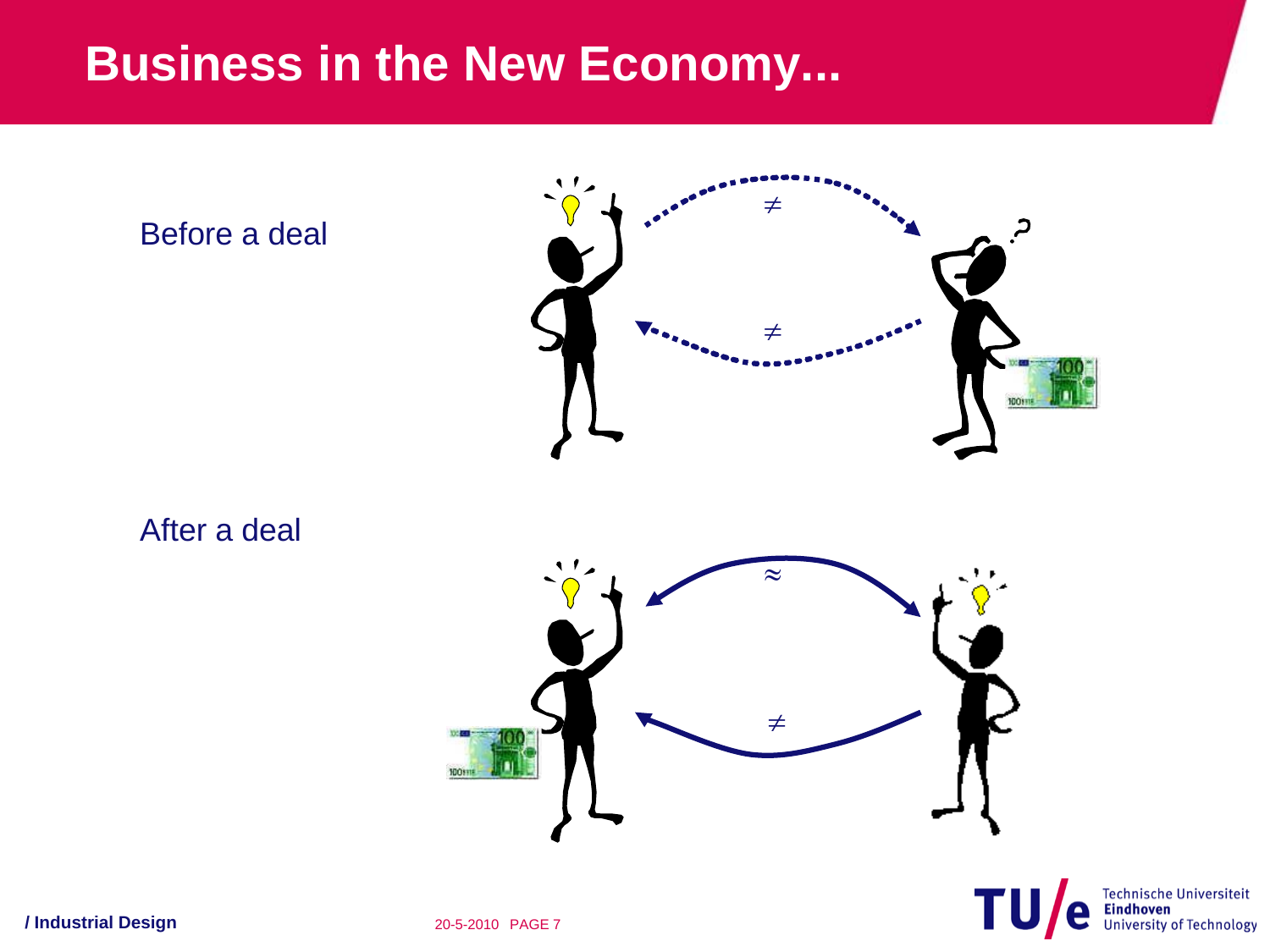#### **How to Make Money, if...**

|                                       | <b>Old economy</b> | <b>New economy</b> |
|---------------------------------------|--------------------|--------------------|
| <b>Access to</b><br>natural resources | limited            | <i>irrelevant</i>  |
| <b>Access to</b><br>knowledge         | limited            | "unlimited"        |

The new economy has to make business with *copying* knowledge!

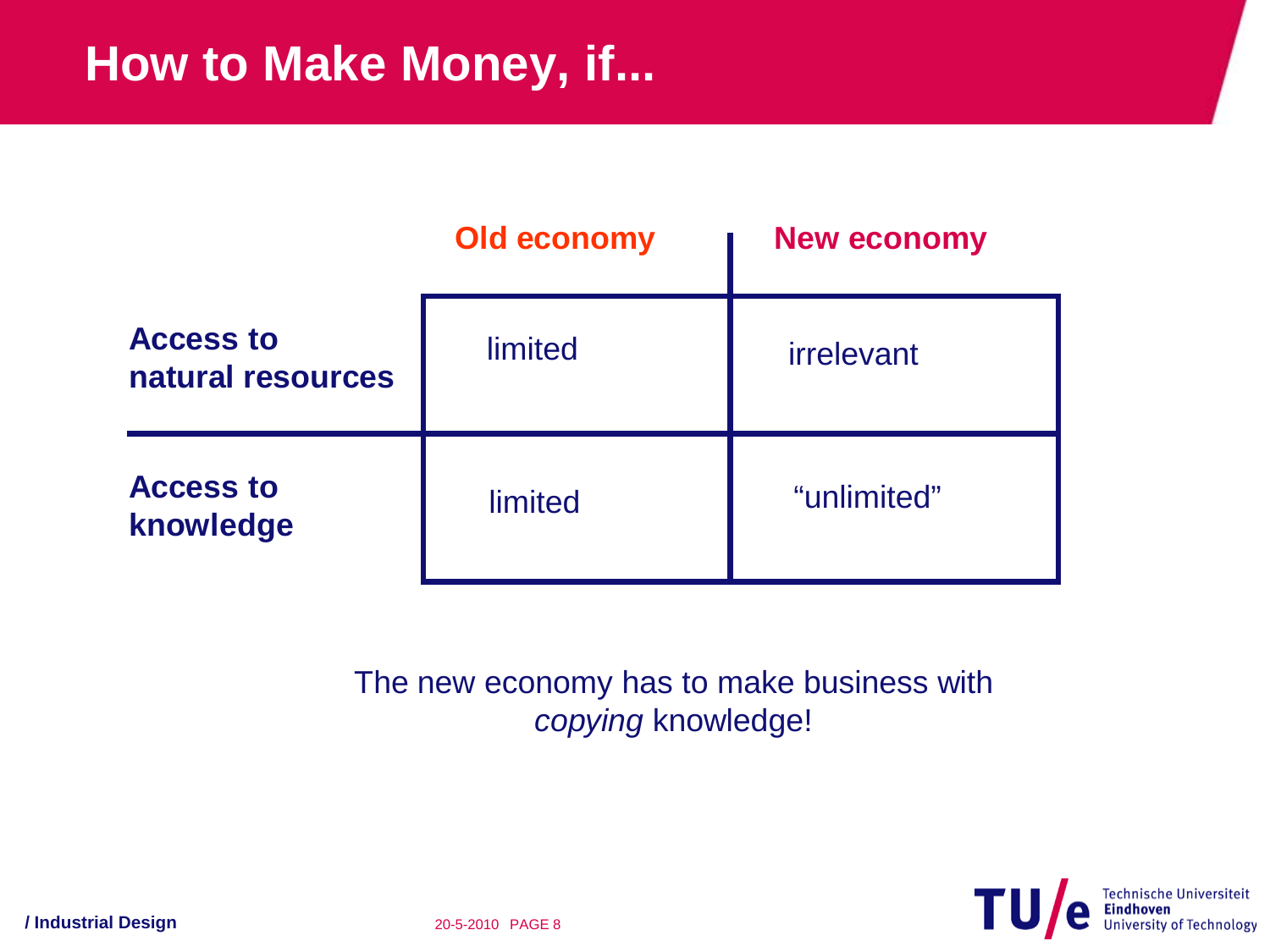## **Possible Solutions...**

#### **Old economy**

- **ownership rights**
- **product charge**
- **natural decay**
- **limited edition**
- **etc.**

#### **New economy**

- **intellectual property rights (e.g. software)**
- **consumption charge (e.g. cinema)**
- **time bounded (e.g. stock market)**
- **expertise bounded (e.g. consultant)**
- **process bounded (e.g. service)**
- **access bounded (e.g. information broker)**
- **context bounded (e.g. counter intelligence)**
- **etc.**

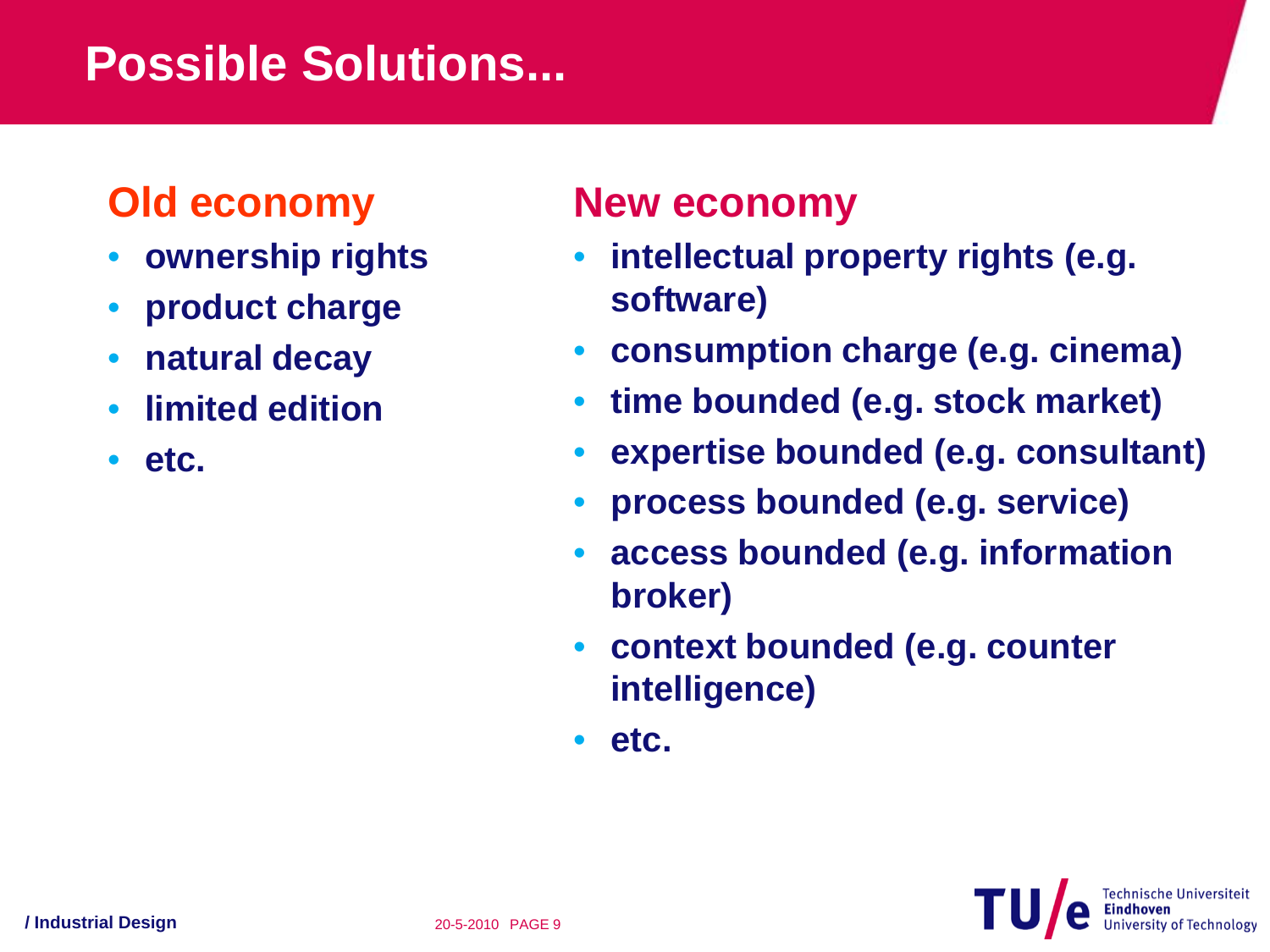#### **Consequences**

- **Selling knowledge means making 'copies'** [successful knowledge transfer leaves the source untouched]
- **The new economy will be an attention economy** [production is *un*limited, consumption is limited]
- **Free communication is essential for trust**
- **Trust is essential for selling knowledge**

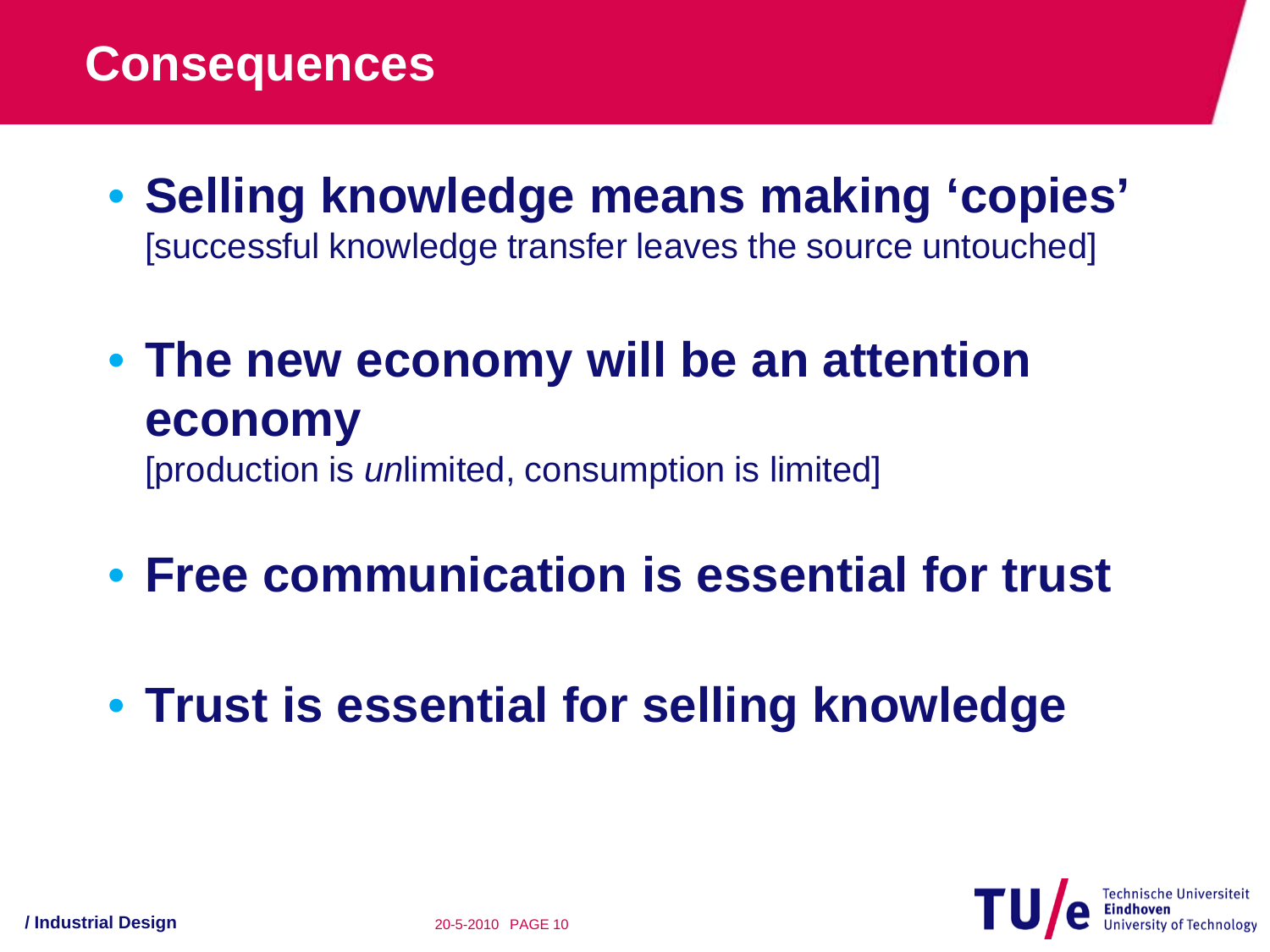## **The Three Cognitive Systems**

| <b>PERCEPTION</b>  | <b>INTUITION</b><br><b>SYSTEM 1</b> | <b>REASONING</b><br><b>SYSTEM 2</b> |
|--------------------|-------------------------------------|-------------------------------------|
| <b>Fast</b>        |                                     | <b>Slow</b>                         |
| <b>Parallel</b>    |                                     | <b>Serial</b>                       |
| <b>Automatic</b>   |                                     | <b>Controlled</b>                   |
| <b>Effortless</b>  |                                     | <b>Effortful</b>                    |
| <b>Associative</b> |                                     | <b>Rule-governed</b>                |
| Slow-learning      |                                     | <b>Flexible</b>                     |
| <b>Emotional</b>   |                                     | <b>Neutral</b>                      |

Daniel Kahneman - 2002. Maps of bounded rationality: a perspective on intuitive judgment and choice. Nobel laureate acceptance speech. And in American Economic Review, 2003.

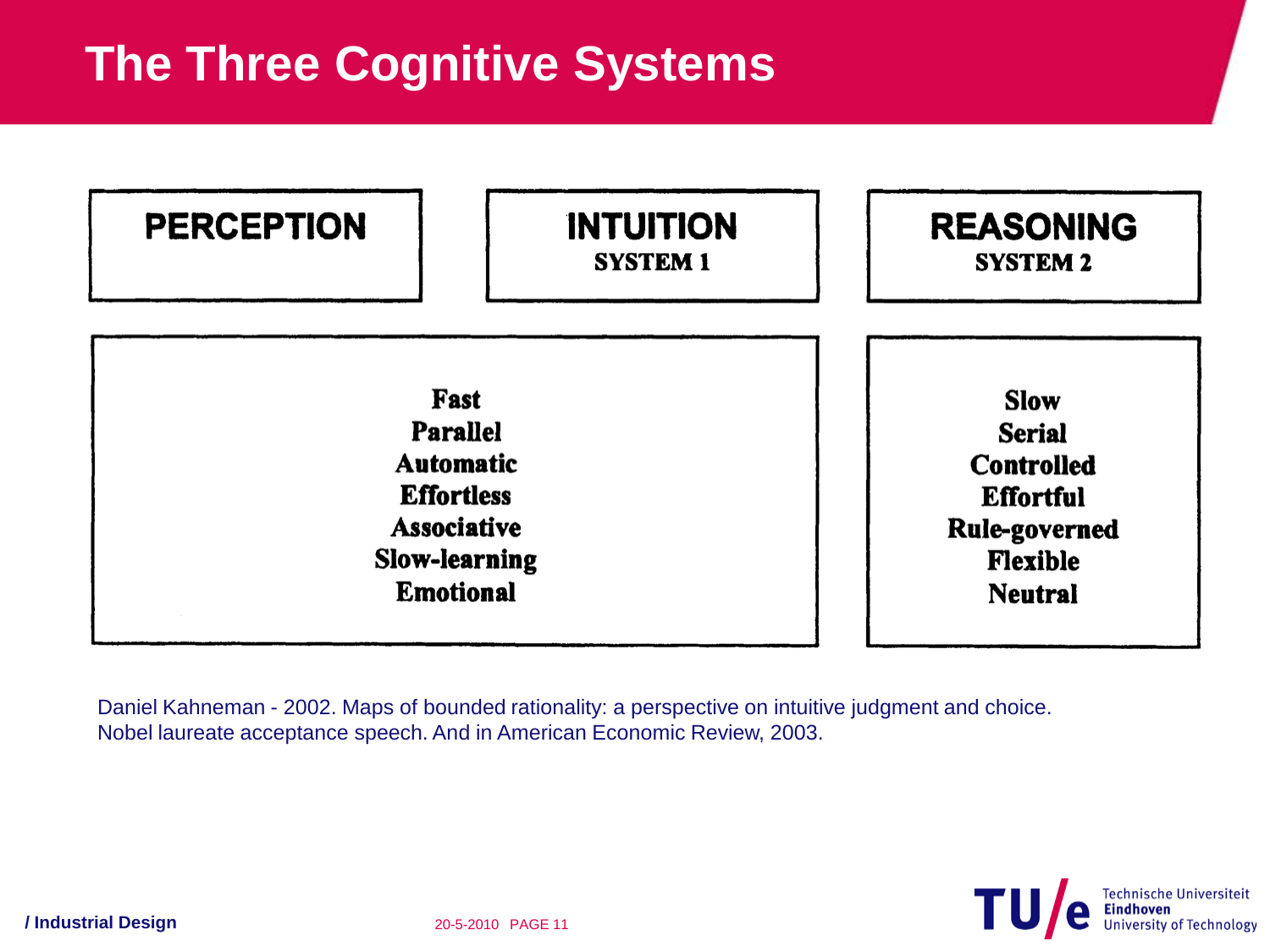#### **The Power of the Unconscious**



6.  $2 -$ 12 aspects 4 aspects **Conscious Unconscious** 

Fig. 1. Percentage of participants who chose the most desirable car as a function of complexity of decision and of mode of thought ( $n = 18$  to 22 in each condition). Error bars represent the standard error.

Fig. 2. Difference in attitude (on a scale of  $-25$  to +25) toward the desirable and undesirable car as a function of complexity of decision and of mode of thought  $(n = 12$  to 14 in each condition). Error bars represent the standard error.

Dijksterhuis, A., et al., On making the right choice: the deliberation-without-attention effect. Science, 2006. 311: p. 1005-1007.

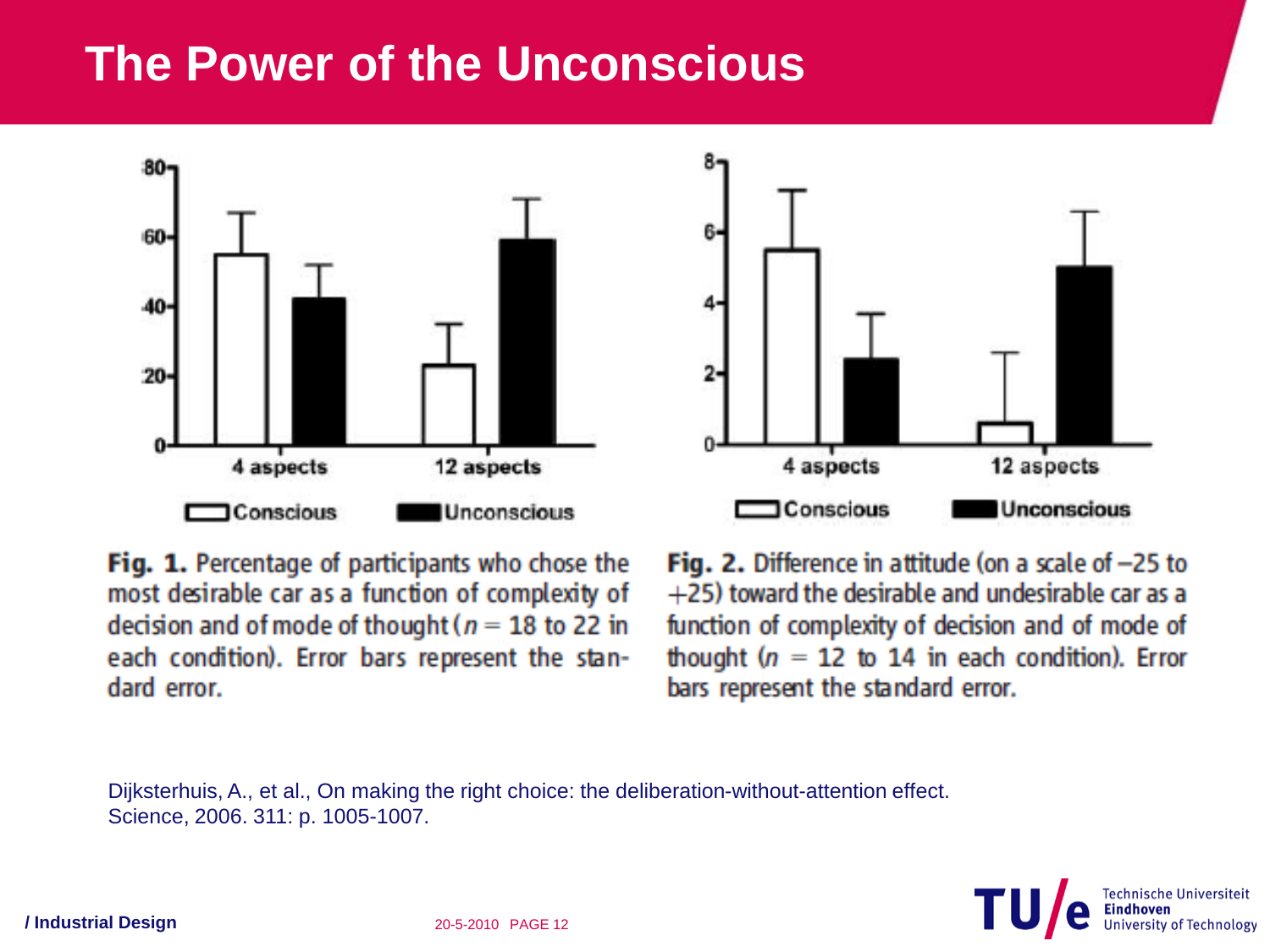## **The Company of the Future**

#### **Enterprise 1.0**

Hierarchy **Friction** Bureaucracy Inflexibility IT-driven technology / Lack of user control Top down Centralized Teams are in one building / one time zone Silos and boundaries Need to know Information systems are structured and dictated **Taxonomies** Overly complex Closed/proprietary standards Scheduled Long time-to-market cycles

#### **Enterprise 2.0**

**Flat Organization** Ease of Organization Flow Agility **Flexibility** User-driven technology Bottom up Distributed Teams are global Fuzzy boundaries, open borders **Transparency** Information systems are emergent **Folksonomies Simple** Open **On Demand** Short time-to-market cycles

Enterprise 2.0: The Dawn of Emergent Collaboration, Andrew McAfee, MIT Sloan Management Review, Spring 2006

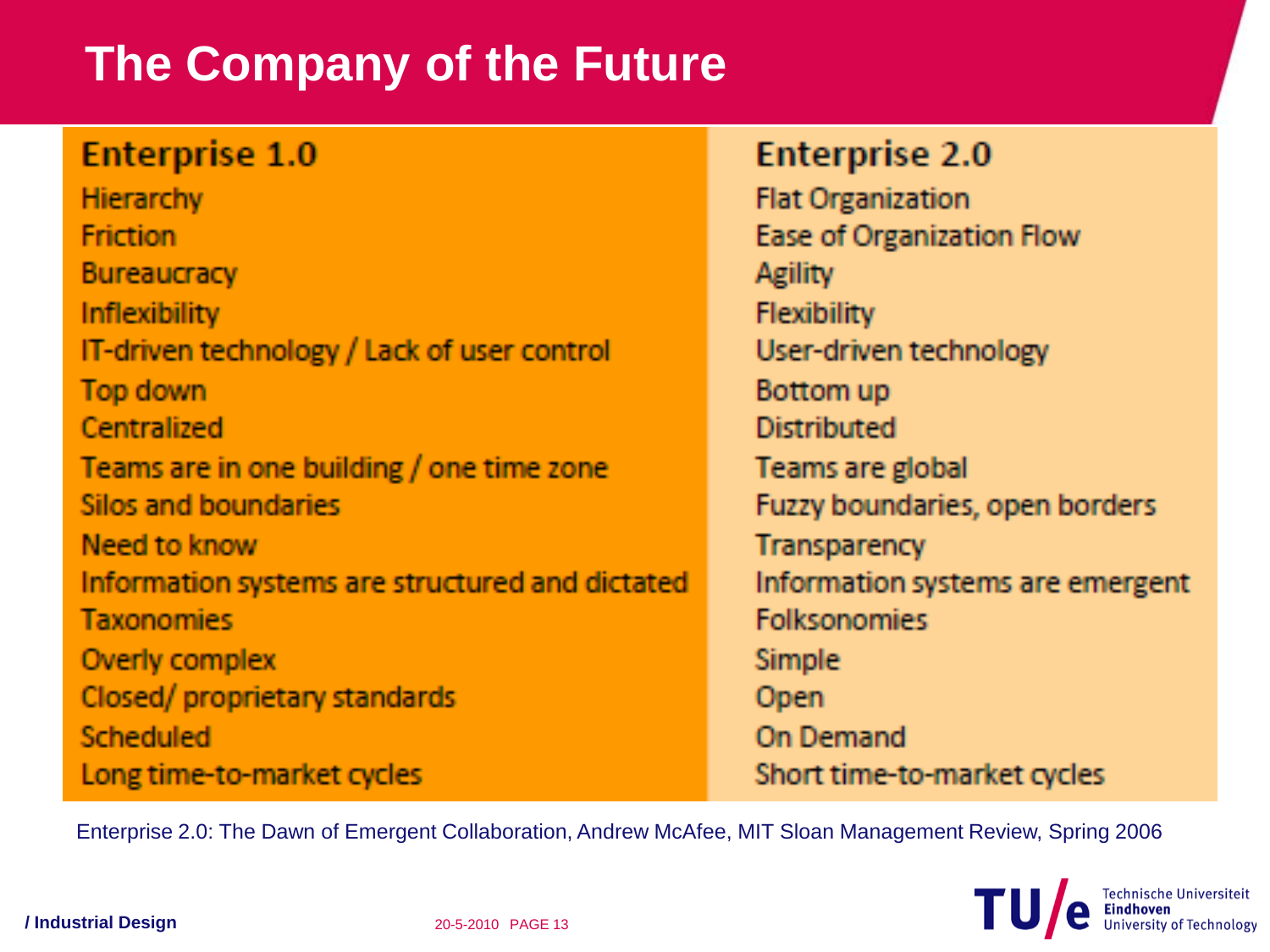#### **Let's Get in Touch with Our Intuition**



**/ Industrial Design**